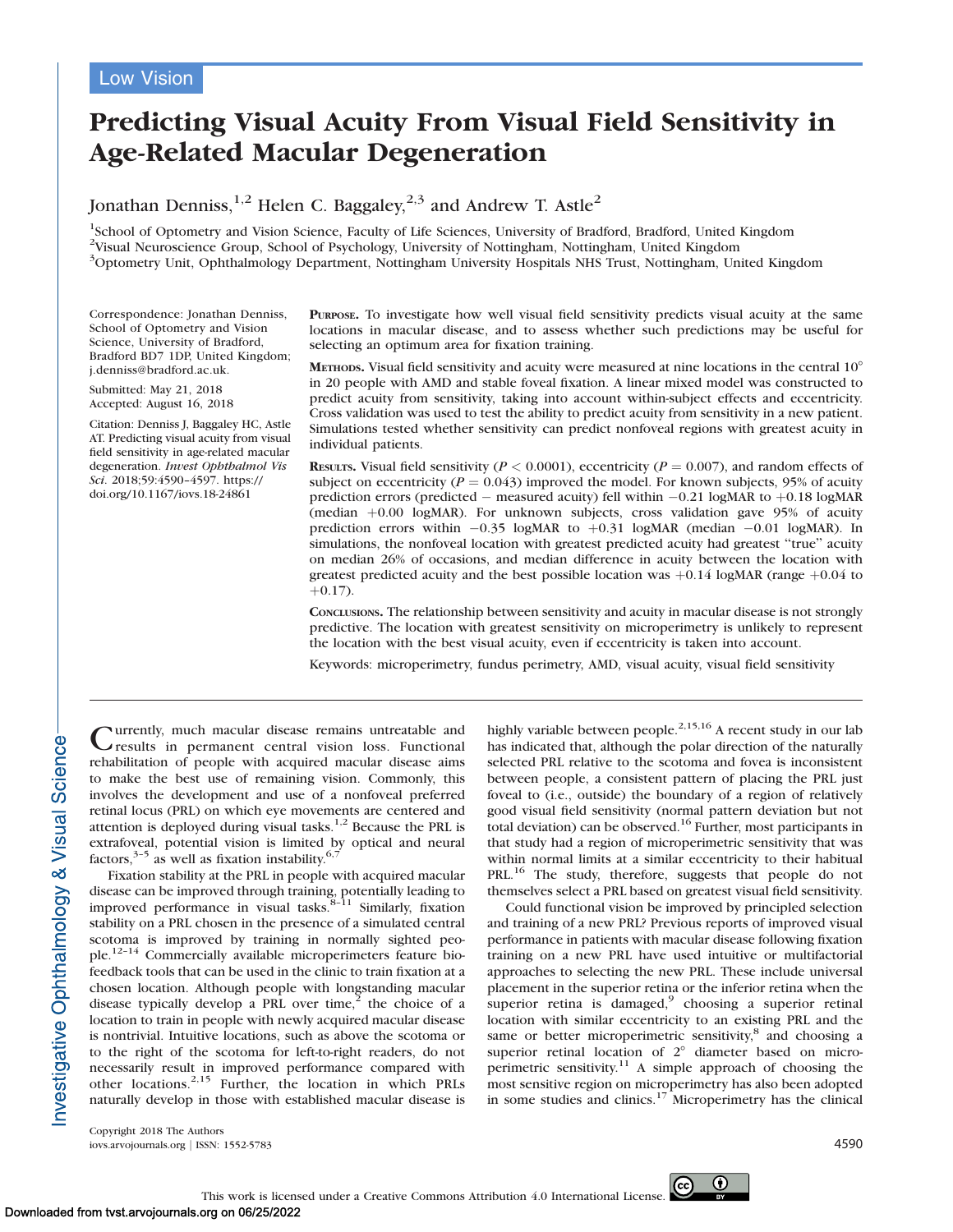| TABLE. |  | Clinical and Demographic Data for All Participants |  |  |  |
|--------|--|----------------------------------------------------|--|--|--|
|--------|--|----------------------------------------------------|--|--|--|

| Participant    | Age, y | <b>Sex</b>   | Eye          | <b>AMD</b><br><b>Type</b> | <b>Beckman</b><br>Classification | Diagnosed,<br>y | <b>Visual Acuity,</b> |                |                              |  |
|----------------|--------|--------------|--------------|---------------------------|----------------------------------|-----------------|-----------------------|----------------|------------------------------|--|
|                |        |              |              |                           |                                  |                 | log <sub>MAP</sub>    | Snellen, $6/-$ | <b>Refraction</b> , Diopters |  |
| 1              | 81     | M            | $\mathbb{R}$ | Wet                       | Late                             | 3               | 0.54                  | 20.8           | $+1.50/-0.50 \times 100$     |  |
| 2              | 69     | F            | L            | Dry                       | Intermediate                     | 20              | 0.18                  | 9.1            | $-0.75/-0.25 \times 85$      |  |
| 3              | 78     | $\mathbf{F}$ | L            | Dry                       | Intermediate                     | 11              | 0.42                  | 15.8           | $+1.00/-1.50 \times 90$      |  |
| $\overline{4}$ | 73     | F            | $\mathbb{R}$ | Dry                       | Intermediate                     | 8               | 0.16                  | 8.7            | $+3.50$ DS                   |  |
| 5              | 78     | F            | L            | Wet                       | Late                             | $\overline{4}$  | 0.48                  | 18.1           | $+1.00/-0.50 \times 90$      |  |
| 6              | 76     | M            | L            | Wet                       | Late                             | 16              | 0.42                  | 15.8           | $+1.50/-1.25 \times 90$      |  |
| 7              | 65     | M            | $\mathbb{R}$ | Wet                       | Late                             |                 | 0.32                  | 12.5           | $-0.50/-0.50 \times 120$     |  |
| 8              | 73     | M            | L            | Wet                       | Late                             | $\overline{4}$  | 0.22                  | 10             | $+0.25/-1.00 \times 65$      |  |
| 9              | 67     | M            | L            | Wet                       | Late                             | $\mathbf{1}$    | 0.22                  | 10             | $+6.50$ DS                   |  |
| 10             | 70     | M            | $\mathbb{R}$ | Wet                       | Late                             | 3               | 0.5                   | 19             | $+0.75/-0.50 \times 70$      |  |
| 11             | 72     | F            | L            | Dry                       | Intermediate                     | 14              | 0.28                  | 11.4           | $+3.25/-1.25 \times 100$     |  |
| 12             | 83     | M            | $\mathbb{R}$ | Wet                       | Late                             | $\overline{2}$  | 0.86                  | 43.5           | $+1.00$ DS                   |  |
| 13             | 75     | F            | $\mathbb R$  | Dry                       | Intermediate                     | 16              | 0.3                   | 12             | $-1.00/-3.00 \times 90$      |  |
| 14             | 78     | M            | L            | Dry                       | Intermediate                     | 20              | 0.24                  | 10.4           | $+2.00/-1.50 \times 20$      |  |
| 15             | 77     | $\mathbf{F}$ | $\mathbb R$  | Wet                       | Late                             | 6               | 0.52                  | 19.9           | $+1.75/-1.25 \times 90$      |  |
| 16             | 72     | $\mathbf F$  | $\mathbb{R}$ | Wet                       | Late                             | $\mathbf 1$     | 0.34                  | 13.1           | $+2.25$ DS                   |  |
| 17             | 74     | M            | $\mathbb{R}$ | Wet                       | Late                             | 2               | 0.16                  | 8.7            | $+4.50/-1.50 \times 90$      |  |
| 18             | 82     | F            | $\mathbb{R}$ | Wet                       | Late                             | $\mathbf{1}$    | 0.1                   | 7.6            | $+0.75/-0.75 \times 130$     |  |
| 19             | 73     | F            | L            | Dry                       | Early                            | 2               | 0.04                  | 6.6            | $-0.25$ DS                   |  |
| 20             | 80     | F            | $\mathbb{R}$ | Wet                       | Late                             | $\overline{4}$  | 0.36                  | 13.7           | $-1.00/-1.50 \times 78$      |  |

Snellen visual acuities given are converted from the measured logMAR acuities. Distance refraction is given as sphere/cylinder  $x$  axis. Where no cylinder was required refraction is given as sphere DS (diopter sphere).

advantage of providing a relatively fast assay of visual function across a range of locations that are registered to the retinal image, enabling repeat testing or training over multiple sessions. However, the task is quite unlike the daily visual tasks that people with macular disease have difficulty with, such as reading. It is not known how visual field sensitivity relates to other measures of visual function in macular disease that may be more strongly related to performance in tasks like reading, such as visual acuity. Whether microperimetry can be used as part of a principled PRL selection procedure, therefore, requires further consideration. Visual acuity may be a more ecologically relevant visual function for PRL selection, but it is difficult to measure clinically across the required range of visual field locations.

The purpose of this study was to investigate how well visual field sensitivity could be used to predict visual acuity in people with macular disease, and to assess whether predictions of acuity from sensitivity may be useful for the purpose of selecting an area with optimum acuity for fixation training.

## **METHODS**

The National Health Service National Research Ethics Service granted ethics approval for this study. The study adhered to the tenets of the Declaration of Helsinki, and all participants gave written informed consent to take part.

## Participants

Participants ( $n = 20$ ) were recruited from the database of a previous study.16 Participants had a confirmed clinical diagnosis of AMD ( $n = 13$  wet,  $n = 7$  dry), no other known ocular pathology except for mild cataract and had stable foveal fixation according to a MAIA-2 (CenterVue, Padova, Italy) microperimetry ''Expert'' test in the previous study conducted median 5.5 months (range, 18 days to 11 months) prior. The Table shows clinical and demographic data for all participants, including grading of AMD severity according to the Beckman classification scheme.18 Stability of fixation was confirmed by visual inspection of the fixation plots from the microperimetry test. Because stable foveal fixation was an inclusion criterion, no participants had central scotomas. Participants attended for two to three data collection visits. On the first visit refraction (monocular subjective with trial frame and loose lenses, Jackson cross cylinder technique), visual acuity testing (Early Treatment Diabetic Retinopathy Study chart at 4 m, scored by letters read correctly, stopping when <3 letters read correctly on a single line) and an additional MAIA-2 microperimetry test was conducted using a custom stimulus grid of 26 test locations within  $10^{\circ}$  of fixation, including the nine locations used in the psychophysical procedures. This test was used to confirm stable foveal fixation and to provide a starting point for measurement of visual field sensitivity. Psychophysical testing was then conducted as described below over the remainder of the first visit and subsequent visits that were all conducted within 1 month, except for one participant whose third visit was 7 weeks after their first.

## Psychophysical Procedures

Participants undertook two psychophysical procedures to measure visual field sensitivity and visual acuity at nine spatial locations in the central visual field, including a central location  $(0^{\circ}, 0^{\circ})$  and locations at 5° and 10° eccentricity in each of the cardinal directions (Fig. 1). Stimuli were generated using custom software written in PsychoPy<sup>19,20</sup> version 1.83.04, and presented on a gamma-corrected 32'' calibrated LCD display system (Display++, Cambridge Research Systems, Kent, UK) with 100-Hz refresh rate,  $1920 \times 1080$  resolution. Temporal dithering was used to enable 14-bit contrast resolution. Participants used a chin and forehead rest to maintain constant viewing distances of 3 m for the central acuity stimulus, 1.5 m for the acuity stimuli at  $5^\circ$  eccentricity, and 75 cm for the acuity stimuli at  $10^{\circ}$  eccentricity and the sensitivity task. The viewing distances necessarily varied in order to overcome limitations on maximum stimulus spatial frequency due to the pixel size of the display. Participants wore appropriate refractive correction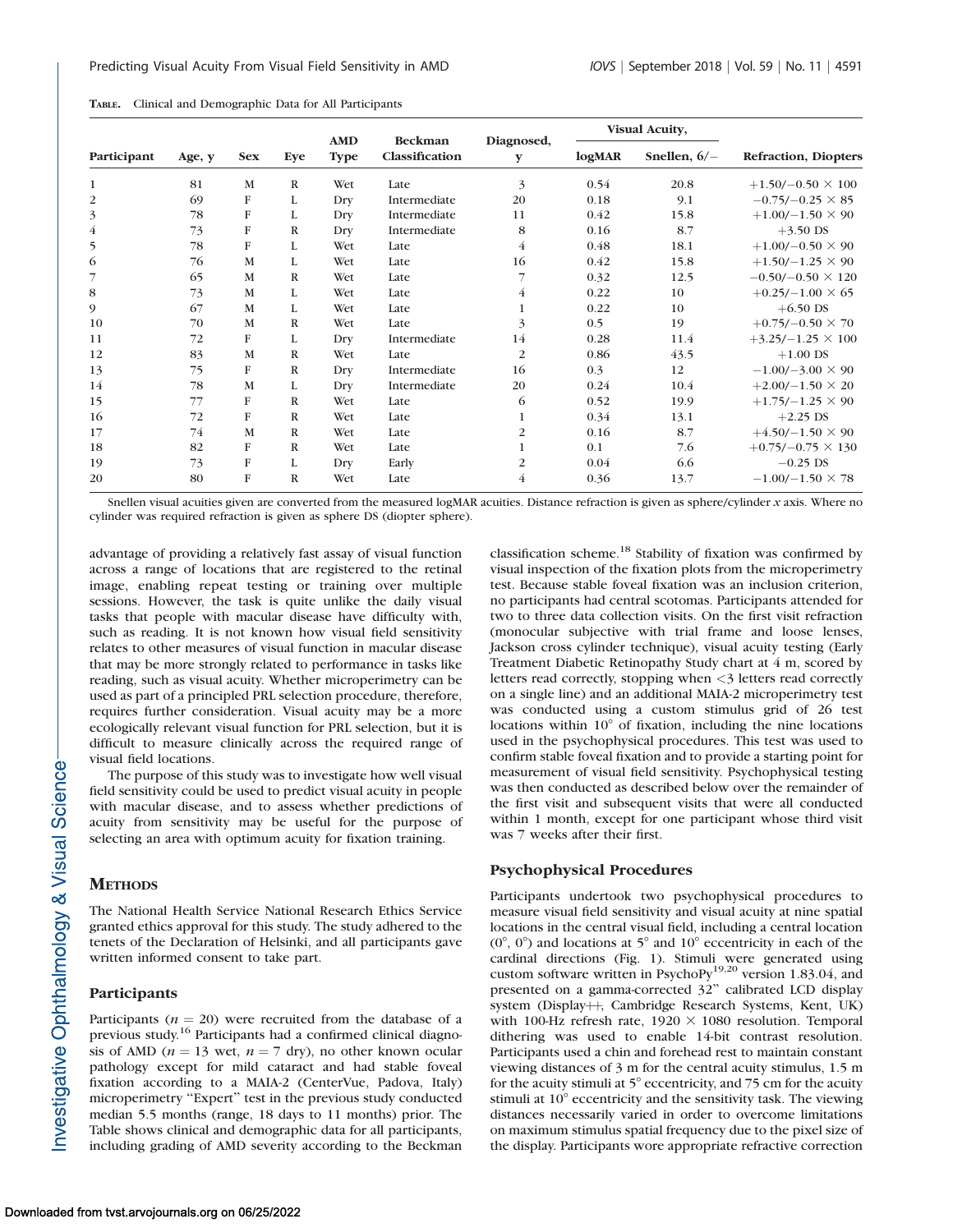

FIGURE 1. Stimulus locations. Points shown are to scale for the sensitivity task. The *dashed circle* shows the size of the grating stimulus for the acuity task.

for the screen distance in the form of wide aperture trial lenses held in a trial frame. The nontested eye was occluded with an opaque occluder.

For both tasks, participants were instructed to fixate carefully on the center of a fixation cross, and the experimenter monitored their fixation visually via a mirror. Each participant completed sufficient practice trials for the experimenter to be assured of their understanding of the task, and that their fixation was stable.

## Sensitivity Task

The sensitivity task was used to measure visual field sensitivity at each location using stimulus conditions equivalent to the MAIA-2 microperimeter. To obtain accurate measurements of sensitivity at each location we measured frequency of seeing (FOS) curves; full psychometric functions for stimulus detection.

Stimuli were  $0.43^{\circ}$  diameter (Goldmann III) circular luminance increments presented for 200-ms duration, matching the stimulus of the MAIA-2 microperimeter and many other common perimeters. Frequency of seeing curves were measured using a method of constant stimuli, testing all spatial locations concurrently in a single perimetry-like experimental condition, whereby presentations were distributed randomly across spatial locations. Participants were instructed to press a button when they saw a stimulus at any location while fixating centrally. A white central broken cross was used to aid fixation, taking care to minimize structure in the immediate vicinity of the test stimulus to avoid masking effects. $21$  Frequency of seeing curves were built up over multiple runs (each 3–5 minutes) with rest breaks in between until satisfactory psychometric function fits had been obtained with a minimum total of 175 presentations per test location. A minimum of nine contrast levels were measured per FOS curve, initially chosen based on the sensitivity recorded at the corresponding location of a MAIA-2 examination conducted at the first visit. FOS curves were examined after each run, and contrast levels were adjusted if needed to span the range from approximately 0% to

100% seen. Stimulus Weber contrast was measured using the same decibel scale as the MAIA-2 microperimeter, and background luminance was set to  $4 \text{ cd/m}^2$ , also to match the MAIA-2. Responses were collected within a window extending 1750 ms from stimulus offset; any responses outside of this window were deemed to be response errors and were ignored. Onset of the next stimulus was jittered randomly between 500 and 800 ms from the subjects' response, or the end of the response window if there was no response. Due to the rigorous nature of the method of constant stimuli, and because each included participant had completed several reliable MAIA-2 microperimetry tests prior to the study, we did not include catch trials for false responses.

Data from all presentations at each location were converted into percent seen at each contrast level. Frequency of seeing curves were fit to the data as a modified cumulative Gaussian function:

$$
\psi(x,t) = (1 - fn)(1 - G(x,t,s))
$$
 (1)

by maximum likelihood parameter estimation taking into account the number of presentations at each contrast level. In Equation 1,  $fn$  represents the false negative rate that defines the upper asymptote of the function, and  $G(x, t, s)$  is the value at  $x$  of a cumulative Gaussian function with mean  $t$  and SD  $s$ . Sensitivity was defined as the 50% seen point on the fitted functions. Goodness-of-fit was assessed by comparing the model deviance of each fitted function to the deviance distribution of 1000 Monte Carlo datasets simulated from the fitted function. $22$  This method derives empirical probabilities that a dataset generated by the fitted function with this number of presentations at each level would have deviance as large or larger than that observed. Higher probabilities therefore indicate a better fit. Frequency of seeing curves with goodness-of-fit  $P < 0.05$  were excluded from analysis.

#### Grating Acuity Task

Grating acuity was measured at the same spatial locations using a two alternative forced choice orientation discrimination task. For the acuity task, each of the three different eccentricities was tested under a separate experimental condition, such that in one condition stimuli were only presented centrally  $(0^{\circ}, 0^{\circ})$ , while in the other two conditions stimulus presentations were distributed randomly across four locations, one in each of the cardinal directions. A  $2.8^{\circ}$  diameter white fixation cross was positioned centrally, broken for the central condition. Stimuli were sinusoidal gratings within  $4^\circ$  diameter circular envelopes presented for 200 ms at 99% Michelson contrast, which was defined as (maximum luminance - minimum luminance) /  $(maximum$  luminance  $+$  minimum luminance). Mean luminance of the gratings was  $100 \text{ cd/m}^2$ , equal to the background luminance. We chose to use gratings contained within a circular envelope in order to restrict the spatial extent of the stimulus to a defined, localized area. Gratings were oriented randomly at either  $45^{\circ}$  or  $135^{\circ}$  on each presentation, and participants pressed one of two buttons to indicate the orientation of the grating, guessing if unsure. Grating spatial frequency was varied across presentations according to a 3-up-1-down staircase. Prior to the second reversal, spatial frequency was increased by 20% following three consecutive correct responses, and decreased by 20% after each incorrect response. These step sizes changed to 10% after the second reversal, and staircases terminated after six reversals. Psychometric functions were fitted by maximum likelihood parameter estimation to the data from all presentations of each staircase, taking into account the number of presentations at each spatial frequency. Fitted psychometric functions had the form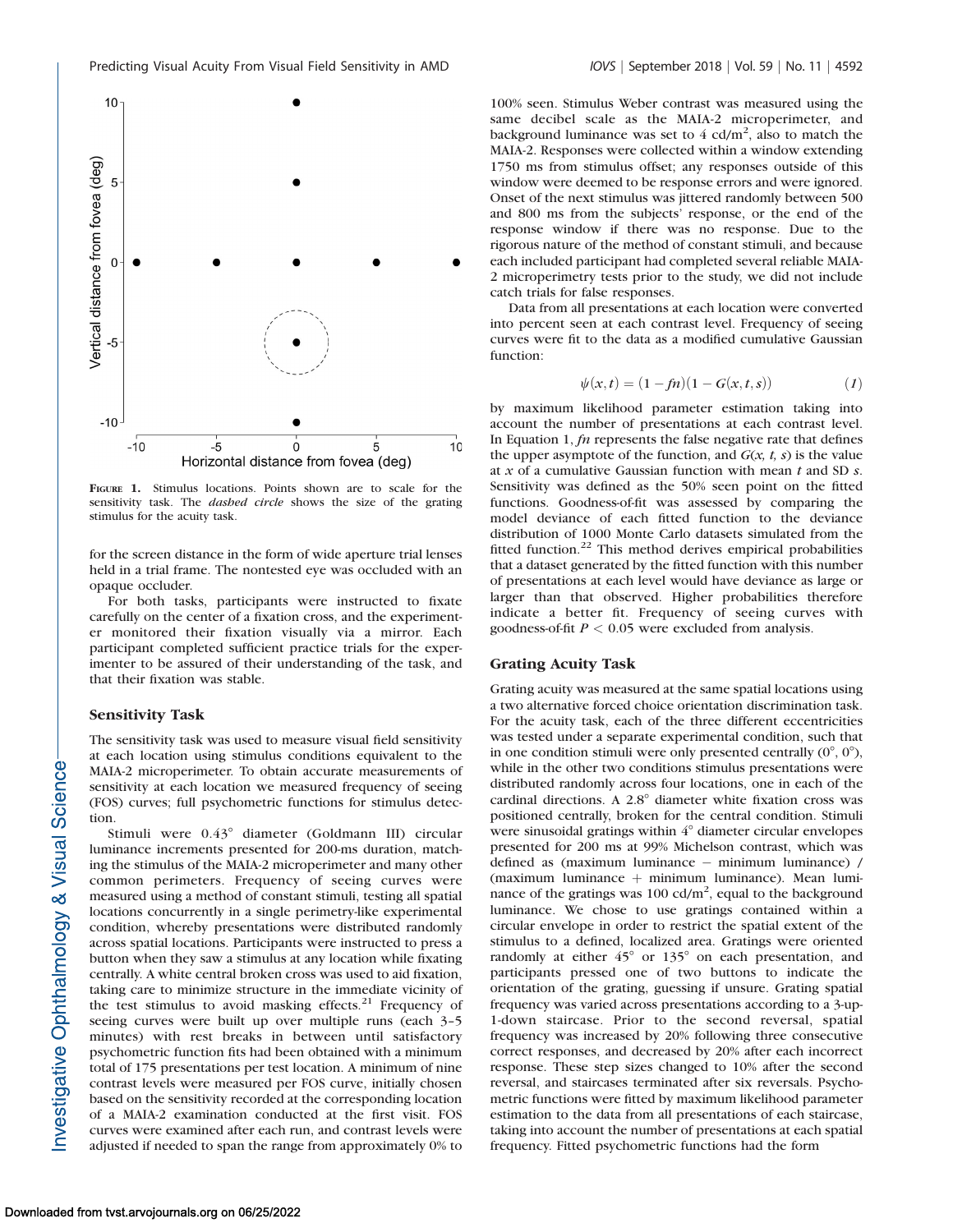Predicting Visual Acuity From Visual Field Sensitivity in AMD *IOVS* | September 2018 | Vol. 59 | No. 11 | 4593

$$
\psi(x,t) = 1 - 0.5(G(x,t,s))
$$
\n(2)

where  $G(x, t, s)$  is the value at x of a cumulative Gaussian function with mean  $t$  and SD  $s$ . Upper asymptotes were fixed at 1 due to minimal data being available from the staircases to determine a lapse rate. Acuity (cpd) was defined as the 75% correct point on the fitted functions. This was then converted to logMAR units for analysis using the formula  $log<sub>MAP</sub>$  $log_{10}(60/2*{\rm cpd}).$ 

#### Predictive Modeling

Visual field sensitivity and acuity were measured at nine locations per subject. These measurements are independent between subjects but not within subjects. Further, both visual field sensitivity and acuity are known to vary with eccentricity.5,23–25 A linear mixed model was constructed to relate measurements of acuity and visual field sensitivity, accounting for both within-subject effects and effects of eccentricity. Parameters were added to the model by a stepwise inclusion procedure, beginning with the most basic model that included only intercepts with random effects of subject and eccentricity. Parameters were added to the model one by one, beginning with fixed effects of sensitivity and eccentricity and continuing to random effects of subject on sensitivity and eccentricity and random effects of eccentricity on sensitivity. Parameters were retained only if the Akaike Information Criterion (AIC) decreased with  $P < 0.05$  by  $\chi^2$  likelihood ratio test of the nested models. Models were fit to the data by maximum likelihood estimation.

The ability of the final model to predict acuity from sensitivity for a new patient was then tested by leave one out cross validation as follows: an individual subject was removed from the dataset and model parameters were refit to the remaining data. The newly fitted model was then used to predict acuity at each location for the removed subject from their measured sensitivities. For the left out individual, random effects of subject were assumed to be unknown and therefore were not included as predictors. Prediction errors were calculated as predicted - measured values. This procedure was repeated for all study participants to give an estimate of model performance in new patients.

Because our sample included only subjects with stable foveal fixation who may be uncommon among people with AMD, we also repeated the modelling after excluding data from the central (foveal) test location. In this subanalysis, we investigate how well acuity can be predicted from sensitivity in nonfoveal regions only. Both the model fitting with stepwise parameter inclusion and the leave one out cross validation were repeated after excluding foveal data.

#### Simulation of PRL Selection Application

Using the predictions of acuity from sensitivity from the leave one out cross validation procedure without the foveal test location, we performed simulations to determine whether predictions of acuity from sensitivity are likely to be sufficiently accurate and precise for use in predicting the nonfoveal visual field location with best acuity in a given subject. We ran the simulations excluding the foveal test location because our subjects were chosen specifically to have stable foveal fixation and are therefore likely to have relatively undamaged foveal areas, which are unrepresentative of the wider population with AMD. Simulations were performed as follows:

1. For each nonfoveal visual field sensitivity measurement, we took the prediction of acuity from the leave one out cross validation procedure (predicted acuity);

- 2. Sampled prediction error was then subtracted from this predicted acuity to give a simulated acuity. Prediction errors were sampled from the fitted density function of the prediction errors from the cross validation procedure, such that errors were selected from the distribution of prediction errors (predicted acuity - measured acuity) found in the cross validation procedure weighted by their probability of occurrence in that procedure. This was repeated 1000 times per location, per subject to produce 1000 simulated acuities per location for each subject (1000 sets of 8 simulated acuities per subject); and
- 3. Then, for each subject, we counted the number of occurrences within the 1000 sets of simulated acuities that the location with the best predicted acuity had the best simulated acuity. Where the location with best predicted acuity did not have the best simulated acuity we also calculated the difference in simulated acuity between the visual field location with the best simulated acuity and the location with best predicted acuity.

If model predictions were sufficient for predicting the location with the best acuity from visual field sensitivity then we would expect the location with the best predicted acuity to have the best simulated acuity in most cases. Where this is not the case, we expect the location with the best predicted acuity to have only slightly worse simulated acuity than the best possible location.

All model fitting, simulations and statistical analyses were carried out in the open-source software environment  $R$ ,<sup>26</sup>, version 3.4.0. The lme4 package<sup>27</sup> was used to fit linear mixed models.

### **RESULTS**

Data from 16 test locations in total (from 8 participants; range, 1–5 per participant) were removed due to inability to obtain acceptable FOS curve fits ( $n = 6$ ), the participant being unable to reliably detect the highest contrast stimulus available at that test location ( $n = 7$ ), or the participant being unable to resolve the lowest spatial frequency grating presentable at that test location ( $n = 3$ ). This left a total of 164 locations across 20 participants available for analysis.

Figure 2 shows the raw relationship between visual field sensitivity and visual acuity at each measured location of each subject.

The stepwise parameter inclusion procedure determined the parameters that were included in the final model separately for analysis including or excluding the foveal test location. Parameter selection began from a basic model that included fixed and random effects on intercepts only. When the foveal test location was included, adding fixed effects of visual field sensitivity and then eccentricity reduced AIC by 62 units for sensitivity ( $\chi^2$ <sub>1</sub> = 64.3, *P* < 0.0001) and a further 5 units for eccentricity  $(\chi^2_1 = 7.3, P = 0.007)$ . Random effects of subject on sensitivity did not improve the model fit (AIC increased by 4 units,  $\chi^2$ <sub>2</sub> = 0.06, *P* = 0.97) so were not included. This indicates that the slope of the relationship between sensitivity and acuity was consistent between participants. Random effects of subject on eccentricity slightly improved the model fit (AIC decreased by 2.3 units,  $\chi^2$  (2) = 6.3, P = 0.043), indicating variation in the effect of eccentricity across subjects. Finally, random effects of eccentricity on sensitivity did not improve the model fit (AIC increased by 1 unit,  $\chi^2 = 4.3$ ,  $P = 0.12$ ) and so were not included in the final model. This indicates that the slope of the relationship between sensitivity and acuity is consistent across different eccentricities. The final model, therefore, included fixed effects of sensitivity and eccentricity,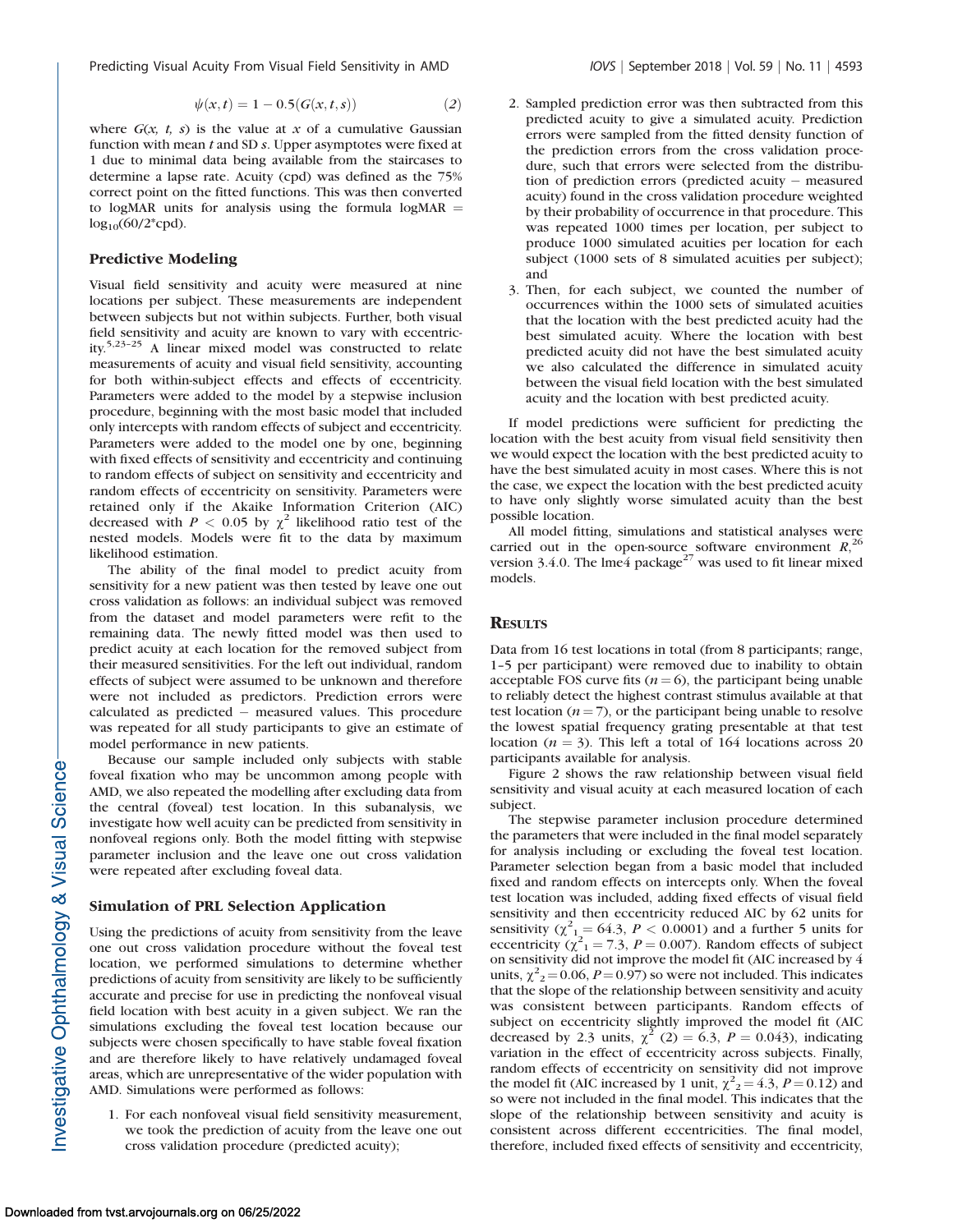

FIGURE 2. Visual field sensitivity versus acuity for all measured locations of all subjects. Different plotting symbols differentiate between tested locations with different eccentricities, given in the key.

random effects of subject on intercept and eccentricity, and random effects of eccentricity on intercept. The final model for eccentricity  $i$  of subject  $j$  is given by

$$
Acuity = -0.020 \; sensitivity + (0.053 + u_{1j}) \; eccentricity + (0.78 + u_{1i} + u_{2j}) + \varepsilon
$$
 (3)

where  $u_{ni}$  and  $u_{nj}$  denote random effects of eccentricity and subject respectively, and  $\varepsilon$  is an error term.

When the procedure was repeated with the foveal test location excluded, adding fixed effects of visual field sensitivity and then eccentricity reduced AIC by 50 units for sensitivity  $(\chi^2_{1} = 51.5, P < 0.0001)$  and a further 5 units for eccentricity  $(\chi^2)^1 = 6.7$ ,  $P = 0.0099$ ). Random effects of subject on sensitivity did not improve the model fit (AIC increased by 4 units,  $\chi^2_{2}$  = 0.1,  $P = 0.94$ ) so were not included. In this case, random effects of subject on eccentricity did not improve the model fit (AIC increased by 3 units,  $\chi^2$ <sub>2</sub> = 0.8, *P* = 0.68), indicating that the previously observed variation in the effect of eccentricity across subjects was not present when restricted to nonfoveal locations. Finally, random effects of eccentricity on sensitivity did not improve the model fit (AIC increased by 4 units,  $\chi^2_{2}$  =  $0.1, P = 0.93$  and so were not included in the final model. The final model for only nonfoveal locations, therefore, included fixed effects of sensitivity and eccentricity, and random effects of subject and eccentricity on intercept. This model is given by

$$
Acuity = -0.019 sensitivity + 0.027 eccentricity + (0.99 + ui + uj) + \varepsilon
$$
 (4)

where  $u_i$  and  $u_j$  denote random effects of eccentricity and subject respectively, and  $\varepsilon$  is an error term.

Figure 3 shows measured acuity against acuity predicted by the fitted models from the corresponding visual field sensitivity for all locations of all subjects (Fig. 3A including foveal data, Fig. 3B excluding foveal data). Figure 3 represents the best possible predictive performance of the models, because predictions were made when all data were used to fit the models, and random effects of subject are known. In this case, 95% of acuity prediction errors (predicted - measured acuity) fell within the range  $-0.21$  logMAR to  $+0.18$  logMAR (median +0.002 logMAR) when foveal data were included, and 95% of acuity prediction errors fell within the range -0.17 logMAR to +0.21 logMAR (median -0.003 logMAR) when only nonfoveal locations were included.

The accuracy of model predictions for a new subject, estimated by the cross-validation procedure, is shown in Figure



FIGURE 3. (A) Measured acuity versus acuity predicted from corresponding visual field sensitivity by the models when the models were fit using all available data for all test locations and all random effects were included. (B) As for (A) but with data from the foveal test location excluded from the model. The dashed lines represent unity. Different plotting symbols differentiate between tested locations with different eccentricities, given in the key.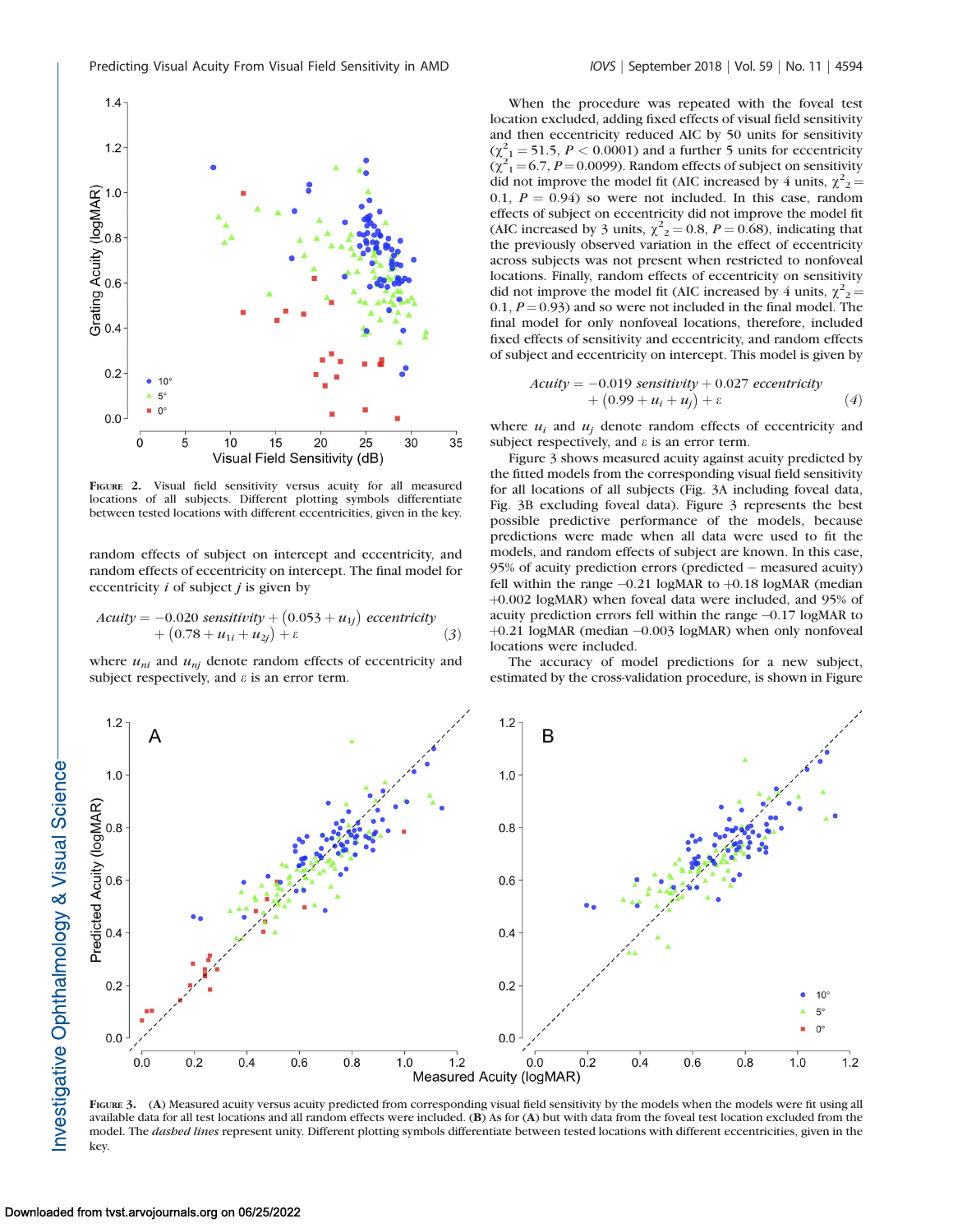

FIGURE 4. Errors in predicting acuity from sensitivity across the range of visual field sensitivity for (A) the model including data from all test locations and (B) the model excluding data from the foveal test location. Errors were calculated as predicted acuity - measured acuity. The *dashed* horizontal lines represent zero error, where predicted acuity exactly matches measured acuity. Dotted horizontal lines represent the central 95% range of acuity prediction errors. Different plotting symbols differentiate between tested locations with different eccentricities, given in the key.

4 (Fig. 4A including foveal data, Fig. 4B excluding foveal data). In this case, 95% of prediction errors (predicted - measured acuity) fell within the range  $-0.38$  to  $+0.31$  logMAR (median -0.002 logMAR) when foveal data were included. For the model without foveal data, 95% of prediction errors fell within the range  $-0.35$  to  $+0.31$  logMAR (median  $-0.008$  logMAR). Predictions were within the range  $-0.2$  to  $+0.2$  logMAR on 86% of occasions for the model with foveal data and on 88% of occasions for the model without foveal data.

Simulations performed to establish whether predictions of acuity from sensitivity are sufficiently accurate and precise for predicting the nonfoveal visual field location with the best acuity indicated that this was not likely to be the case. Across all participants (1000 repeats per participant), the nonfoveal location with best predicted acuity was the location with the best simulated acuity on median 26% (range 18%–44%) of occasions. Median difference in acuity between the location with the best predicted acuity and the location with the best acuity for individual subjects was  $+0.14$  logMAR (range  $+0.04$ to  $+0.17$  logMAR), indicating that a location was available within the tested region with acuity 0.14 logMAR better on average than the location with best predicted acuity.

## **DISCUSSION**

Microperimetry provides a convenient, fast assay of visual function across a range of retinal locations in patients with macular disease.<sup>28</sup> Sensitivity estimates returned by microperimetry are useful in establishing the extent of functional damage, measuring PRL location and fixation stability, and potentially in monitoring disease progression and response to treatment. One further possible use for microperimetry is in choosing the location to train as a new PRL, either in newly affected patients or in those whose disease has progressed such that their existing PRL is no longer useful. Basing the choice of PRL for training at least partly on microperimetric sensitivity is a simple, clinically feasible approach, but whether locations with high microperimetric sensitivity represent an optimum choice for PRL training depends on how well visual field sensitivity relates to performance in daily tasks, such as reading. Because visual acuity may be more relevant than visual field sensitivity for these tasks, $^{29-31}$  we investigated how well visual acuity could be predicted from visual field sensitivity in the same locations.

Our results indicate that acuity in people with AMD is related to visual field sensitivity at the same locations, but the relationship is not strongly predictive. Predictions of acuity made from visual field sensitivity and eccentricity in people with AMD are typically only accurate to within  $\pm 0.2$  logMAR, with larger errors occurring in some cases (Fig. 4). This accuracy is unlikely to be sufficient for clinical purposes, or for predicting performance in everyday visual tasks related to acuity. Further, our simulations show that the nonfoveal location with the best-predicted acuity based on visual field sensitivity and eccentricity is unlikely to be the location with the best true acuity. Simply taking the location with the best sensitivity, without taking account of eccentricity, is even less likely to result in selection of the location with the best visual acuity.

The relationship between visual field sensitivity and acuity at corresponding locations in AMD is multifactorial, and therefore a number of factors beyond simple measurement error contribute to the lack of a strongly predictive relationship. Optical and neural differences occur with eccentricity $3-5$ and continue to limit maximum visual function at any given location in eyes with AMD. For example, a perfectly healthy retinal region at  $5^\circ$  eccentricity may still have worse acuity than a damaged foveal region due to these limitations. Metamorphopsia is well known to occur in AMD, and may have different effects on acuity and sensitivity. $32$  The precise nature and severity of damage caused by AMD, and how these combine with underlying optical and neural limits may also cause different relative effects on sensitivity and acuity in different eyes. For example, it is possible that people with purely dry AMD may have a more consistent relationship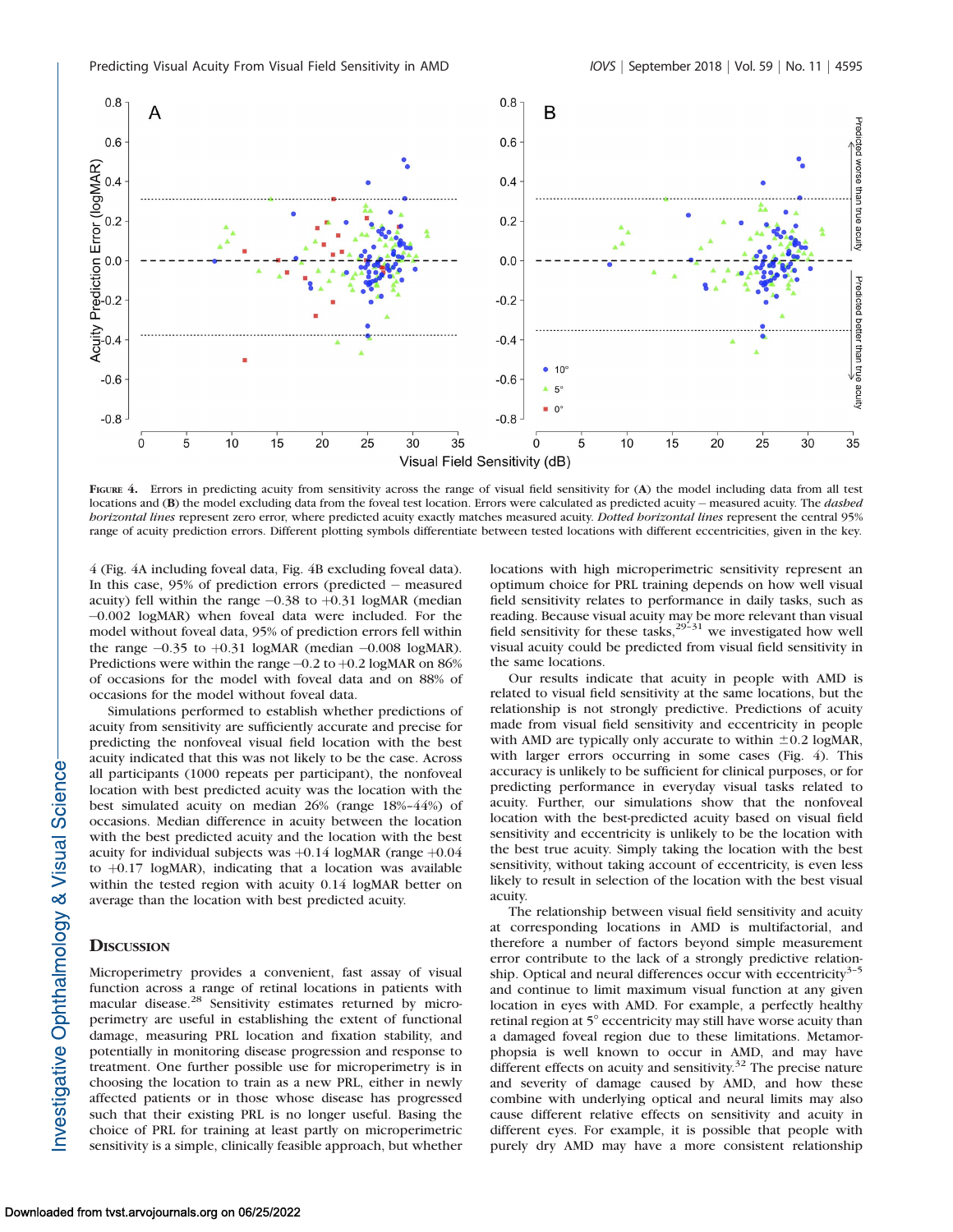between sensitivity and acuity than people with wet AMD, where factors, such as edema and bleeding, may contribute; however, this remains to be tested.

Several previous studies have suggested that some people with central vision loss adopt multiple PRLs, perhaps for different tasks. $33-37$  Shima et al. $38$  proposed the concept of a ''functional retinal locus,'' described as a region encompassing both the PRL and the region of highest sensitivity. This concept was based on the assumption that the optimum placement of the PRL would be to coincide with the region of highest sensitivity, and that the observed failures to achieve this in patients were due to deficiencies in oculomotor control.<sup>38</sup> It was suggested that a goal of functional rehabilitation of patients with central vision loss should be to align the PRL to the region of highest sensitivity.<sup>38</sup> However, our data suggest that the area with the highest sensitivity likely does not correspond to the area with the best visual acuity in damaged retinas. It could be further hypothesized that other visual functions may also be optimal at different locations to that with highest sensitivity. We therefore propose an alternative hypothesis, that patients do not develop PRLs at the region with highest sensitivity, not simply because of oculomotor deficiency, but because this is not the optimum location for all visual functions. It therefore follows that in some patients multiple PRLs may develop for use in different tasks or conditions, or a single PRL may develop as a compromise of performance across a variety of conditions and functions.

In this study it was necessary to use different stimulus sizes for the perimetric stimulus, that was chosen to match the stimulus of commercially available microperimeters, and the acuity stimulus, that needed to be of sufficient size to contain full cycles of the grating at reduced spatial frequencies where acuity was poor. Due to the difference in stimulus sizes, the extent of localized retinal damage may also differentially affect the two tested visual functions. For example, a small, localized region of damage on which the perimetric stimulus is centered could have greater effect on sensitivity than on acuity, which draws on a larger retinal area. Alternatively, if the same region of damage were offset slightly such that it does not coincide with the perimetric stimulus but does still overlap with the acuity stimulus, the opposite effect could be found. Further, sensitivity was measured against a  $4\text{-cd/m}^2$  background to match that of clinical microperimetry, while acuity was measured against a 100-cd/ $m<sup>2</sup>$  background. Again, it is possible that the retinal damage caused by AMD may cause functional defects that vary with luminance, and therefore background luminance may be another source of discordance between our measures. We posit that these differences in stimulus size and luminance are also reflected in the difference between clinical microperimetry and ''real world'' acuity-dependent visual tasks, such as reading and face recognition, and therefore the poorly predictive relationship found in this study may also reflect the relationship between microperimetry and many "real world" tasks. Further study is needed to investigate how microperimetry relates to performance in daily visual tasks and vision-related quality of life.

Aside from the necessary difference in stimulus sizes, a further notable limitation of this study is that the measurements of visual field sensitivity and acuity were not registered to a retinal image as in microperimetry; therefore, we cannot completely exclude the possibility of co-location errors in stimulus placement due to fixation changes. To minimize the possibility of fixation changes we deliberately selected participants who, despite their manifest AMD, still maintained foveal fixation as demonstrated by microperimetry. Fixation during testing was monitored visually by the experimenter, which we hypothesize allows detection of saccades greater than approximately  $1^{\circ}$  to  $2^{\circ}$ . The motivation to make eye

movements was reduced by presenting stimuli at the same eccentricity in each of the four cardinal directions with equal probability on each run. In the perimetry task, all nine locations were tested within each run, while in the acuity task a maximum of four locations were tested within one run. As such, there was a slightly greater attentional demand in the perimetry task that may also have slightly affected our results. Our measurements were monocular, which replicates clinical microperimetry, but as with that technique may limit the applicability of our findings as most patients are binocular. The present data are also restricted to patients whose foveal fixation remained intact despite their AMD. It is possible, therefore, that these patients are atypical and the relationship between visual field sensitivity and acuity might be different in patients with damaged foveas. It is most likely, though, that the relationship and predictions would be worse in such patients due to decreased fixation stability, and so using visual field sensitivity to predict the location with best acuity would be even less likely to be successful.

The results of this study suggest that microperimetric sensitivity measurements are unlikely to be strongly predictive of acuity at the same locations in patients with macular disease. Further, in patients with macular disease, the visual field location with the greatest sensitivity on microperimetry is unlikely to represent the location with the best visual acuity, even if eccentricity is taken into account in predicting acuity. These findings call into question whether current microperimetry is a suitable basis for making a principled selection of a location to train as a PRL. Biofeedback training incorporating fixation monitoring by retinal image tracking during a visual task, as in current microperimeters, holds clear potential for use in training fixation on a chosen PRL. However, further work is needed to establish methods for selecting an optimal PRL in terms of ''real-world'' task performance and to establish whether there is a role for microperimetry in this selection.

#### Acknowledgments

Supported by College of Optometrists Postdoctoral Research Award (JD and ATA; London, UK) and National Institute for Health Research (NIHR) Postdoctoral Fellowship (ATA; London, UK). This report presents independent research funded by the NIHR. The views expressed are those of the authors and not necessarily those of the NHS, the NIHR or the Department of Health.

Disclosure: J. Denniss, None; H.C. Baggaley, None; A.T. Astle, None

#### References

- 1. Crossland MD, Engel SA, Legge GE. The preferred retinal locus in macular disease: toward a consensus definition. Retina. 2011;31:2109–2114.
- 2. Crossland MD, Culham LE, Kabanarou SA, Rubin GS. Preferred retinal locus development in patients with macular disease. Ophthalmology. 2005;112:1579–1585.
- 3. Banks MS, Sekuler AB, Anderson SJ. Peripheral spatial vision: Limits imposed by optics, photoreceptors, and receptor pooling. J Opt Soc Am A. 1991;8:1775–1787.
- 4. Anderson SJ, Mullen KT, Hess RF. Human peripheral spatial resolution for achromatic and chromatic stimuli: limits imposed by optical and retinal factors. *J Physiol*. 1991;442: 47–64.
- 5. Thibos LN, Cheney FE, Walsh DJ. Retinal limits to the detection and resolution of gratings. JOSA A. 1987;4:1524– 1529.
- 6. Bellmann C, Feely M, Crossland MD, Kabanarou SA, Rubin GS. Fixation stability using central and pericentral fixation targets